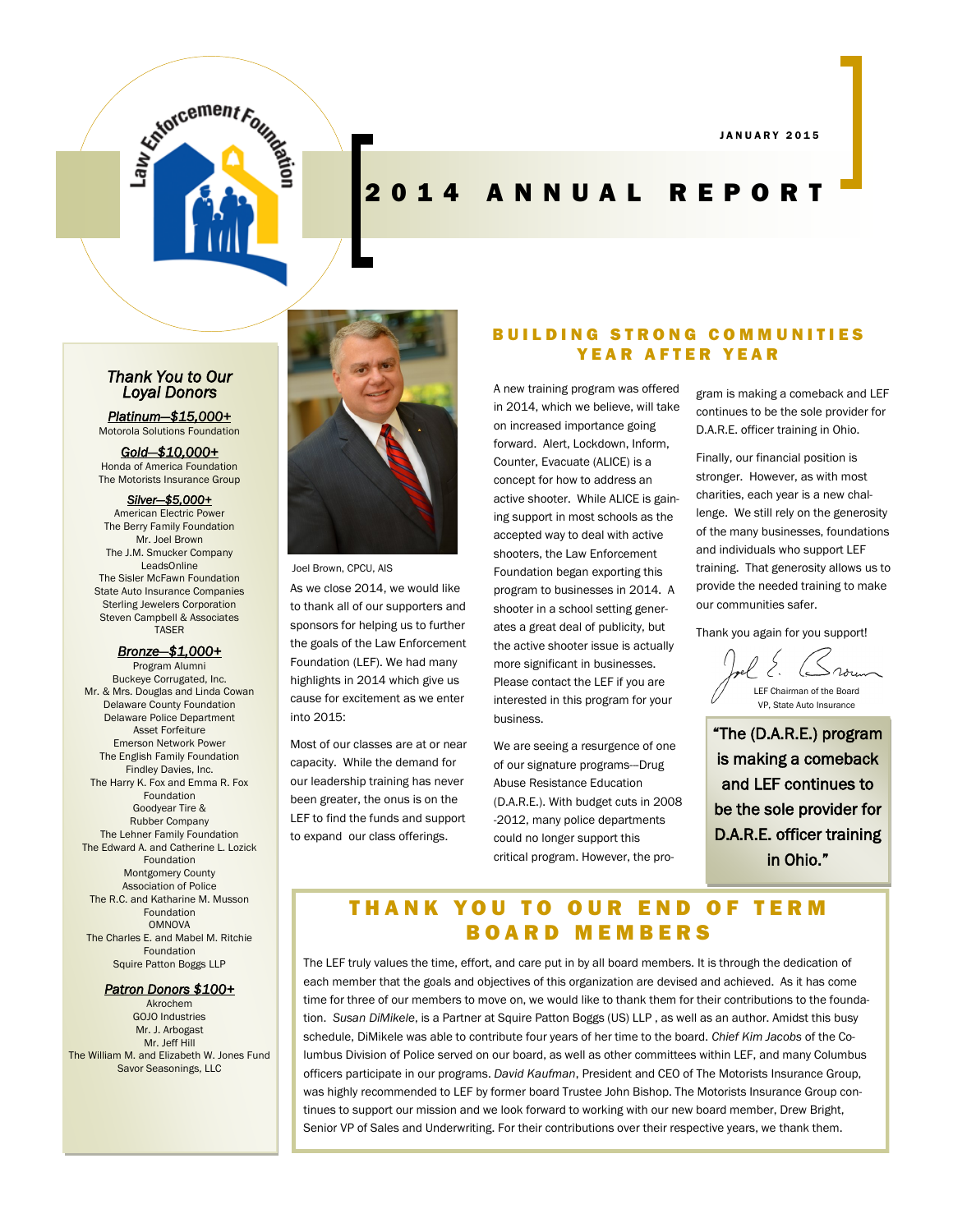#### ELCOME NEW BOARD MEMBERS!



Michael Peterson is the Director of Global Security for Goodyear in Akron. He has over 25 years of security and investigation experience, with 10 years in the public sector. He is a proven expert in compliance, procedures, and executive protection.



Robin Triplett is the Senior VP of the Treasury Management Sales Team for Huntington Bank. Her expertise as a financial professional is extensive, with over 20 years experience in the industry.



John Ross is the Regional Account Manager for Lexis Nexis. His experience in insurance sales and underwriting is extensive. He is also very involved in the nonprofit world, having spearheaded organizations and fundraisers.



Chief Michael McNeely, CLEE, is the Chief of Police with Bath Township P.D. in Summit Co., Ohio. He has over 38 years of experience in law enforcement and is a longtime member of the Ohio Assoc. of Chiefs of Police. He is a graduate of both the Police Executive Leadership College & Certified Law Enforcement Executive programs.



Drew Bright is the Senior VP of Sales and Underwriting at The Motorists Insurance Group. He has over 24 years of experience in the insurance industry, with a background in finance.

#### WHAT'S D.A.R.E. GOT TO DO WITH IT?

"The feedback from citizens is all positive. They understand that they can trust us."

> -Chief Brandon Standley Bellefontaine P.D.



D.A.R.E. (Drug Abuse Resistance Education) has quite a bit to do with community relations, at least it does in Bellefontaine, Ohio. An improved relationship between police and the community they served was just one of the goals Chief Brandon Standley wanted to achieve, and his plan was three-fold. Parts one and two of his plan included starting the very first Citizen's Police Academy, and reinstating the D.A.R.E. program which was discontinued in 2004 due to budget cuts.

Chief Standley recognized that the relationship between law enforcement and the community must begin at a young age, and with this in mind he petitioned the town council to reinstate the D.A.R.E. program. The council agreed and Officer Andy Kennedy became a full-time D.A.R.E. and School Resource Officer. "Within weeks of starting the program, I went from having these kids look at me in strange ways, to having them greet me and smile when they saw me." The program is currently offered for third and fifth grades, with plans to expand next year.

Part three of Chief Standley's plan consisted of taking their show on the road, out into the community. The

department partnered with a local business to retain the materials necessary to set up events throughout the community. These events included cookouts, games for kids, and tough conversations that tackled the issues of drugs and alcohol, child abuse, domestic abuse, and childhood obesity. "We get a lot of comments about how appreciative people are that we are coming to them," Chief Standley said. "We've started to receive drug tips from the community. They understand that they can trust us."

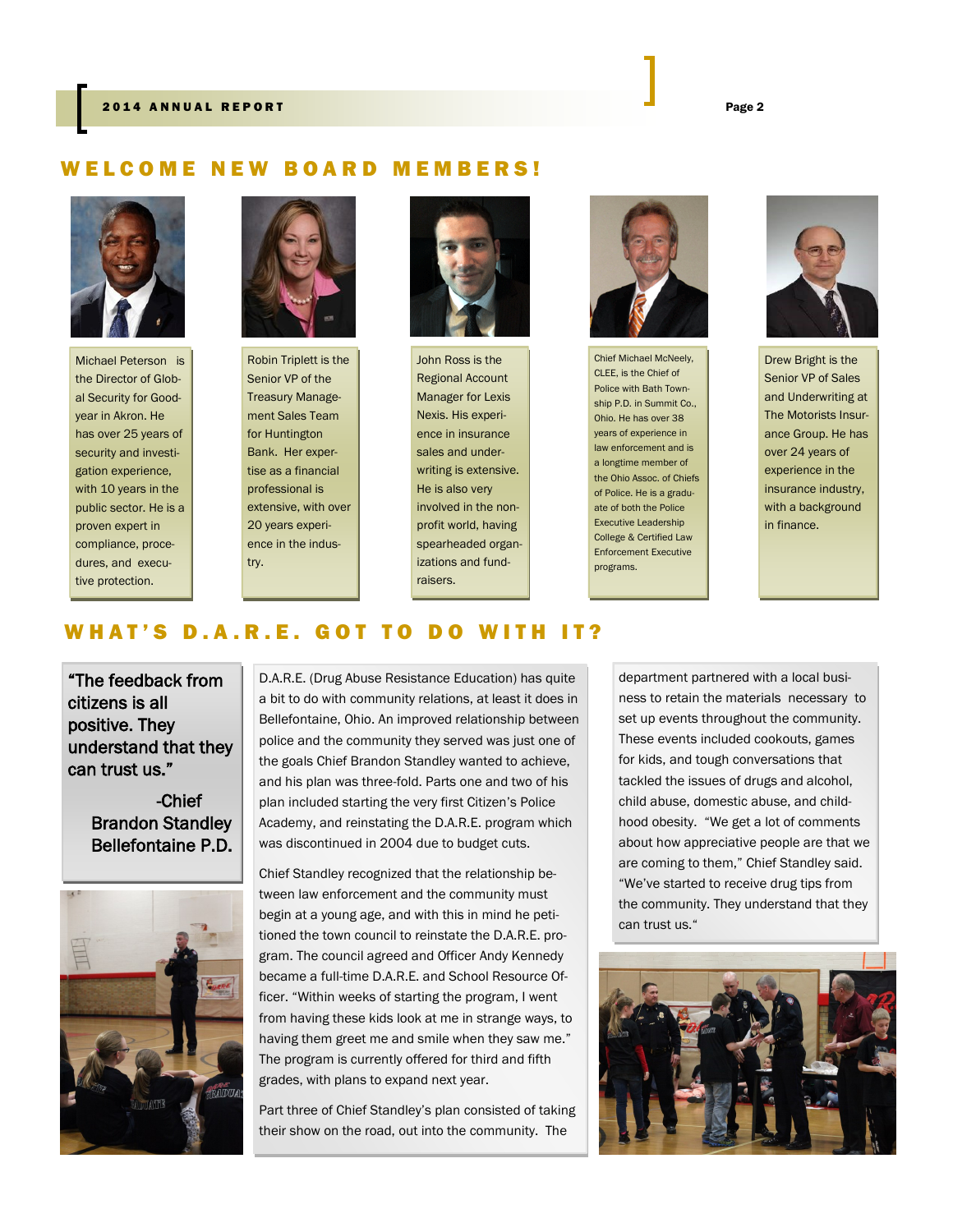#### FRIEND OF THE FOUNDATION AWARDS 2014

Each year the LEF awards a group or individual who has been a longtime supporter of the Foundation, and who has gone above and beyond to further the mission of the LEF throughout the state of Ohio. This year the "Friend of the Foundation" awards were presented Attorney General Mike DeWine and Emerson Network Power.

In 2013-2014 Attorney General DeWine provided a \$100,000 grant for the benefit of Ohio's law enforcement, through support of the LEF Leadership and Management Training Series.

In addition, in 2012, discussions began regarding the development of a partnership with the Ohio Attorney General's office for the furtherance of the Child Abduction response Team (CART) program. Since that time, the CART Steering Committee was created and began facilitating the administration of this successful program throughout the state.

Emerson Network Power began its long term partnership with the LEF in 1991. Since that time they have invested over \$66,000 in the safety of Ohio's communities. Emerson invests in people and cultivates leaders that are capable of thriving in an ever-changing world, a mission closely aligned with the LEF.

To date, 2,546 officers have benefited from the Police Executive Leadership & Management Training Series since the very first class in 1988. It is through partnerships such as these with Attorney General DeWine and Emerson Network Power that the LEF is able to continue to make forward strides in the safety of Ohio's communities.

We thank these "Friends of the Foundation" for their past and continued support.



(L) Chief Steven J. Sarver, CLEE & (R) Attorney General Mike DeWine



(L) Board Chair, Joel Brown & (R) Derek Detert, Emerson Network Power

#### P R O G R A M S I M P A C T I N G L I V E S

"By the time we graduated from PELC, I better understood leadership, character, and ways to put these learnings to better use in both my career and personal life." Captain Michael Neville of the Cincinnati Police Department graduated from PELC 66 in November 2014. These are just a few of the points Captain Neville took from his PELC experience, and applied quickly. "Before the second week of classes began, I was confronted on the job with two situations that I know I handled better than

I would have had I not attended PELC the week prior." Captain Neville's story is one of many success stories from the training series this year.

Sgt. Ronald McMillin of the Westerville Police Department shared how his CLEE project and department proposal went hand in hand. "I was working on a proposal to change the staffing allocation in our detective bureau," Sgt. McMillin said. "and I used the CLEE project as a catalyst for the change proposal."



(L) OSU Police Captain David Rose (C) Lt. Kimberly Spears-McNatt (R) OSU Police Deputy Chief Richard Morman

These invaluable lessons are being implemented in the community by officers everyday. This is illustrated by Sgt. Shawn Dysert with the Worthington Police Department in a recent incident involving a 14-yearold boy and his NERF gun, which had been perceived as a weapon by a concerned citizen. "The "tabletop" (STEP) exercise was perfect practice for this incident, I knew exactly what was expected of me, what failure could look like, and how to document and provide relieving supervisors with detailed information." STEP provided Sgt. Dysert with the tools to prevent what could have turned into a terrible tragedy.

The Police Executive Leadership and Management Training Series continues to grow every year. Each class was filled to capacity in 2014, and classes are being scheduled into 2016 due to the increasing demand. This year alone there have been 64 PELC graduates, 66 STEP graduates, and 25 CLEE grad"CLEE has provided me with the resources to provide effective leadership to my agency and to my community."

> -Captain Cynthia Brooks Painsville P.D.

uates. Since the implementation of the programs there have been a total of 1,895 PELC graduates, 325 STEP graduates, and 326 CLEE graduates.

We look forward to a very successful 2015 and beyond!